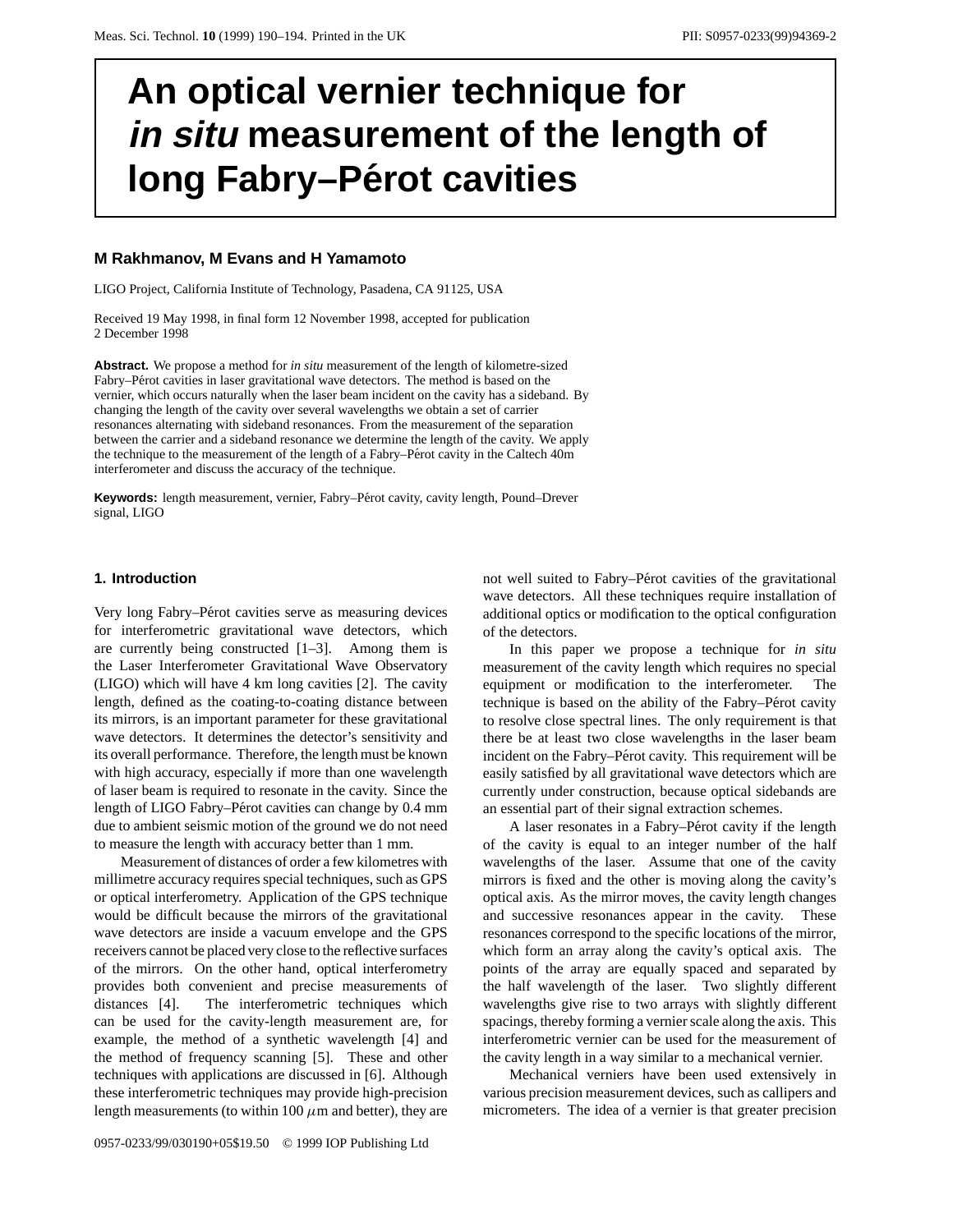is obtained if two slightly different length scales are used simultaneously [7, 8]. The technique we propose here is an extension of the vernier idea to the length scales set by the laser wavelengths.

Our method is similar to the method developed by Vaziri and Chen [9] for application to multimode optical fibres. They obtain the intermodal beat length of the two-mode optical fibres by measuring the separation between the resonances corresponding to these modes. We developed our method independently of them for application to the very long Fabry– Pérot cavities in gravitational wave detectors. Although it is different in motivation and underlying physics, our method resembles theirs, because of the common vernier idea.

## **2. The theory of the vernier method**

A mechanical vernier is a combination of two length scales which usually differ by 10%. The optical vernier, described in this paper, is made out of two laser wavelengths which differ by roughly one part in  $10^8$ . To use the laser wavelengths in exactly the same way the mechanical verniers are used would be impossible. Instead we relate the optical vernier to the beat length, as we describe below.

Let the primary length scale be *a* and a secondary length scale be  $a'$ . Assume that  $a' > a$  and consider two overlapping rulers made out of these length scales, which start at the same point. Let *z* be a coordinate along the rulers with its origin at the starting point. The coordinates for the two sets of marks are

$$
z = Na \tag{1}
$$

$$
z' = N'a'
$$
 (2)

where  $N$  and  $N'$  are integers. Each mark on the secondary ruler is shifted with respect to the corresponding mark on the primary ruler. The shift accumulates as we move along the *z*-axis. At some locations along the *z*-axis the shift becomes so large that the mark on the secondary ruler passes the nearest mark on the primary ruler. The first passage occurs at  $z = b$ , where *b* is the beat length, defined according to the equation

$$
\frac{1}{b} = \frac{1}{a} - \frac{1}{a'}.
$$
 (3)

Other passages occur at multiples of the beat length:

$$
y = mb \tag{4}
$$

where *m* is integer. Thus the number of beats within a given length,  $z'$ , is equal to the integer part of the fraction  $z'/b$ . The beat number, *m*, is related to the order numbers of the two nearest marks on the different rulers:

$$
m = N - N'.\tag{5}
$$

Let us define the shift of the mark at  $z'$  on the secondary ruler with respect to the nearest mark at *z* on the primary ruler as a fraction:

$$
\mu = \frac{z'-z}{a}.\tag{6}
$$

The shift is also equal to the fraction of the beat length

$$
\mu = \frac{z'-y}{b}.\tag{7}
$$



Figure 1. An example of a vernier. The integers are the order numbers *N* and *N'*. The length of the secondary ruler ( $z' = 5a'$ ) is equal to 5.6.

A derivation of this equivalence is given in the appendix. This equivalence allows us to express the length of the secondary ruler in terms of the beat length:

$$
z' = y + \mu b \tag{8}
$$

$$
= (m + \mu)b.
$$
 (9)

Therefore, if we know the beat number, *m*, and the fraction,  $\mu$ , we can find the length,  $z'$ .

We illustrate the method on an example of a vernier with length scales  $a = 1$  and  $a' = 1.12$ , as shown in figure 1. In this case the beat length is  $9\frac{1}{3}$ . There are no passages within the length shown in figure 1; therefore  $m = 0$ . From figure 1 we see that the shift is equal to 0*.*6. Thus we find that the length of the secondary ruler ( $z' = \mu b$ ) is equal to 5.6, which is the correct result, as can be seen from the figure.

Consider a Fabry–Pérot cavity of length *L*. Let *z* be a coordinate along the optical axis of the cavity. Assume that the input mirror is placed at  $z = 0$  and the end mirror is at  $z = L$ . A single-wavelength laser produces an array of resonances along the cavity's optical axis. Two slightly different wavelengths give rise to two overlapping arrays of resonances with slightly different spacings. In the experiment below the different wavelengths are obtained by phase modulation of a single-wavelength laser. Let the frequency of the phase modulation be  $f$ ; then the modulation wavelength is  $\Lambda = c/f$ , which is a synthetic wavelength for our measurement. The three most prominent components of the phase modulated laser are the carrier with wavelength  $λ_0$ and the first-order sidebands with wavelengths  $\lambda_{\pm 1}$ , which are defined as

$$
\frac{1}{\lambda_{\pm 1}} = \frac{1}{\lambda_0} \pm \frac{1}{\Lambda}.\tag{10}
$$

Any two wavelengths can be used to obtain a vernier. For example, the primary scale can be set by the carrier,  $a = \frac{1}{2}\lambda_0$ , and the secondary scale can be set by either of the sidebands;  $a' = \frac{1}{2}\lambda_{\pm 1}$ . Then the coordinates for the carrier and the sideband resonances are given by the equations (1) and (2). Correspondingly, the beat length is set by the synthetic wavelength:

$$
b = \Lambda/2. \tag{11}
$$

Using equation (9), we can express the cavity length in terms of the synthetic wavelength:

$$
L = (m + \mu) \frac{\Lambda}{2}.
$$
 (12)

191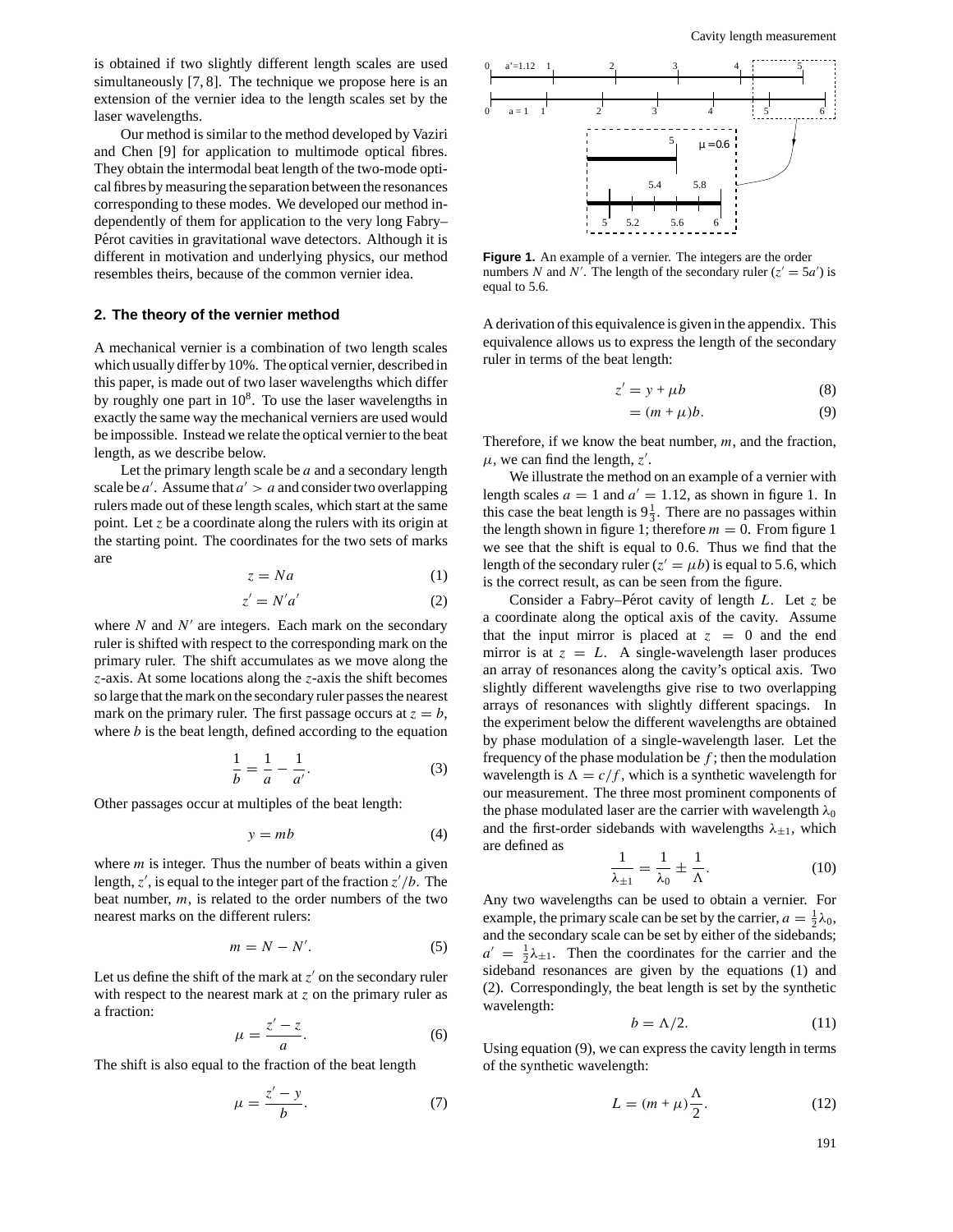

**Figure 2.** The set-up of the experiment. The cavity is inside the vacuum envelope which eliminates the fluctuations of the refractive index of air and acoustic coupling of the mirrors.

Here *m* is the number of exact beat lengths within the cavity length and  $\mu$  is the excess fraction of the beat length. The beat number, *m*, can be found from the approximate length of the cavity

$$
m \equiv \text{floor}\bigg(\frac{L}{\Lambda/2}\bigg) \tag{13}
$$

where 'floor' stands for the nearest lower integer. The fraction,  $\mu$ , can be obtained from the measurement of the shift between the carrier and the sideband resonances. As long as the approximate cavity length is known to within an accuracy better than the beat length, the beat number is defined exactly. Therefore, there is no error associated with the beat number.

#### **3. Measurement results and discussion**

We apply the technique to measure the length of the Fabry–Pérot cavity of the 40m prototype of the LIGO interferometer at Caltech. For our measurement we use one of the arm cavities of the interferometer and the Pound–Drever signal extraction scheme [10]. The set-up is shown in figure 2.

A single-wavelength  $(\lambda_0 = 514.5 \text{ nm})$  laser beam is generated by an Ar laser. The sidebands on the laser are produced by phase modulation at the Pockels cell, which takes its input from the RF oscillator with frequency  $f =$ 32*.*7 MHz. The synthetic wavelength corresponding to this frequency is  $\Lambda = 9.167965$  m. The resulting multiwavelength laser beam is incident on the Fabry–Pérot cavity. Both the input and the end mirror of the cavity are suspended from wires and are free to move along the optical axis of the cavity.

The approximate length of the cavity, known from previous measurements,  $L = 38.5 \pm 0.2$  m, defines the beat number:

$$
m = 8.\t(14)
$$

The fraction  $\mu$  is obtained from the measurement of the sideband–carrier separation in the time-domain trace of the output signals. There are two output signals in the experiment; the cavity-transmitted power and the Pound–Drever signal. The signal proportional to the cavitytransmitted power is obtained from the photodiode PD1.



**Figure 3.** The oscilloscope trace of the Pound–Drever signal. The resonances corresponding to the carrier and the sidebands are marked by  $S_0$  and  $S_{\pm 1}$ . Other resonances result from the higher order modes due to imperfections of the laser and tilts of the mirrors.

The Pound–Drever signal is the output of the photodiode PD2 rectified by the mixer. Either signal can be used for measurement of the fraction,  $\mu$ . However, we choose the Pound–Drever signal because it provides higher precision than does the signal proportional to the transmitted power.

In the experiment the motion of the front mirror is damped by a control system and the end mirror is swinging freely through several wavelengths. As the end mirror moves through the resonances sharp peaks appear in the timedomain traces of the output signals. The traces are observed on the oscilloscope. The actual trace used for the analysis is shown in figure 3. From the trace we obtain the times when the mirror passes through the carrier resonances,  $t_0(p)$ , and the sideband resonances,  $t_{\pm 1}(p)$ , where p is an integer from 1 to 6. The times are found to within a precision of 1  $\mu$ s, set by the resolution of the oscilloscope. The carrier resonances are located at

$$
z_0(p) = (p-1)\frac{\lambda_0}{2} + u \tag{15}
$$

where *u* is an unknown constant, which cancels out in the calculation. The location of the sideband resonances can be found from the times  $t_{\pm 1}(p)$  if the trajectory of the mirror is known. We find the approximate trajectory of the mirror by polynomial interpolation between the carrier resonances. The plot of the interpolated mirror trajectory is shown in figure 4. Let the interpolation polynomial be  $F(t)$ . Using the polynomial, we find the locations of the sideband resonances as follows:

$$
z_{-1}(p) = F(t_{-1}(p)) + u \tag{16}
$$

$$
z_{+1}(p) = F(t_{+1}(p)) + u.
$$
 (17)

Once the locations of the carrier and the sideband resonances are known, we can find the corresponding fractions as

$$
\mu(p) = \frac{z_{-1}(p) - z_0(p)}{\lambda_0/2} \tag{18}
$$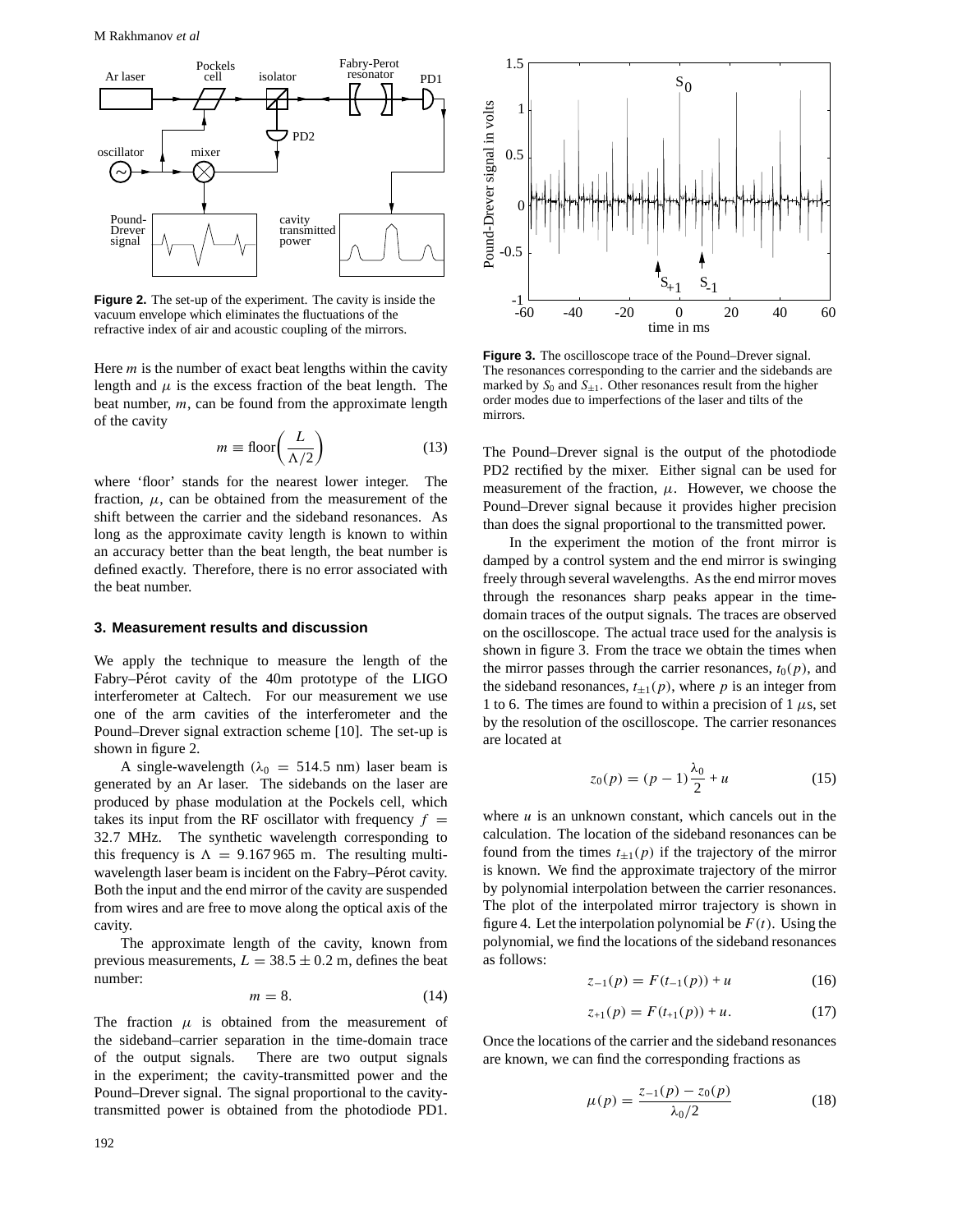

**Figure 4.** The interpolated mirror trajectory within the first six carrier resonances.

for the lower sideband and

$$
\mu(p) = \frac{z_0(p) - z_{+1}(p)}{\lambda_0/2} \tag{19}
$$

for the upper sideband. The results are shown in table 1. The average fraction and its standard deviation are

$$
\mu = 0.4089 \pm 0.0008. \tag{20}
$$

By substituting the beat number and the fraction into the equation (12) we obtain the length of the cavity:

$$
L = 38546 \pm 4 \text{mm}.
$$
 (21)

The error in the cavity length comes from the error in the beat length and the error in the fraction. In our experiment the dominant one was the error in the fraction, which is mostly the error of the polynomial interpolation. The interpolation error can be greatly reduced if the change in the cavity length is known with high precision. This can be done, for example, by controlling the cavity mirrors at low frequencies.

The limiting precision of the technique, *δL*, is determined by the signal used to obtain the fraction  $\mu$ . For the transmitted power the limit comes from the finite width of resonances in the Fabry–Pérot cavity. The separation between the resonances in the transmitted power can be measured up to the width of a resonance. Therefore,

$$
\delta L \simeq \frac{\Lambda/2}{\text{Fimesse}}\tag{22}
$$

which is roughly 4 mm for our experiment. This precision limit does not depend on the length of the cavity.

There is no limit due to the finite width if the resonances are observed in the Pound–Drever signal. In this case the separations between the resonances are found from zero crossings or peaks in the Pound–Drever signal and the shifts can be measured with a precision far better than the width of a resonance. For the Pound–Drever signal the limit on the precision is given by the uncertainty in the beat length

$$
\frac{\delta L}{L} \simeq \frac{\delta \Lambda}{\Lambda} \tag{23}
$$

**Table 1.** The fractions obtained from the interpolated mirror trajectory. The first and the last fringe contain only one sideband resonance.

| Resonance order<br>p | μ<br>$(-1$ sideband) | μ<br>$(+1$ sideband) |
|----------------------|----------------------|----------------------|
|                      | 0.407213             |                      |
| $\mathfrak{D}$       | 0.409 232            | 0.410 154            |
| 3                    | 0.408725             | 0.408 647            |
|                      | 0.408816             | 0.409 038            |
| 5                    | 0.409 685            | 0.409 093            |
| 6                    |                      | 0.408 188            |

which is defined by the stability of the oscillator. In our case 1 Hz stability of the oscillator sets the limit of 1  $\mu$ m to the precision of the technique.

There are two small but noteworthy systematic errors in this method: one is due to the phase change upon reflection off the mirrors, the other is due to the Guoy phase of the Gauss–Hermite modes of the Fabry–Pérot cavity [11]. If the phase of the reflected laser is not exactly opposite to the phase of the incident laser at the mirror surface, the resonances in the cavity become shifted. This effect can be as large as *λ/*4 per mirror and is far below the precision of the technique. The Guoy phase also affects the location of the resonances and can be at most  $\pi/2$  for the lowest mode of the cavity. Thus the largest contribution due to the Guoy phase is *λ/*4 and can also be neglected.

The measurement described in this paper is an example of the many possible realizations of the optical vernier. In our experiment the laser frequency was fixed but the cavity length was changing. One can take a different approach and sweep the laser frequency, keeping the cavity length fixed. In this approach the cavity length is locked to the carrier frequency of the laser and the two sidebands with fixed separation are swept across several free spectral ranges of the cavity. As the frequency of the two sidebands changes, successive resonances appear in the cavity. These resonances form a vernier, which can be analysed along the lines described in this paper. The advantage of this implementation is that there is no error due to the nonlinearity of the mirror motion. The interpolation may still be necessary in order to account for the nonlinearity of the sweep. However, we believe that the nonlinearity of the sweep and the error associated with it can be made much less than the interpolation error reported in this paper.

## **4. Conclusion**

The optical vernier method is a simple and accurate way to measure the cavity length of a laser gravitational wave detector *in situ*. The method requires no special equipment or modification to the detector. We tested the method on the 40m prototype of the LIGO interferometers and attained a precision of 4 mm. The ultimate precision of the method is defined by the uncertainty in the beat length and is of the order of a few micrometres. The method is general and can be used for measuring the length of any Fabry–Pérot cavity for which one can perform a small adjustment of its length.